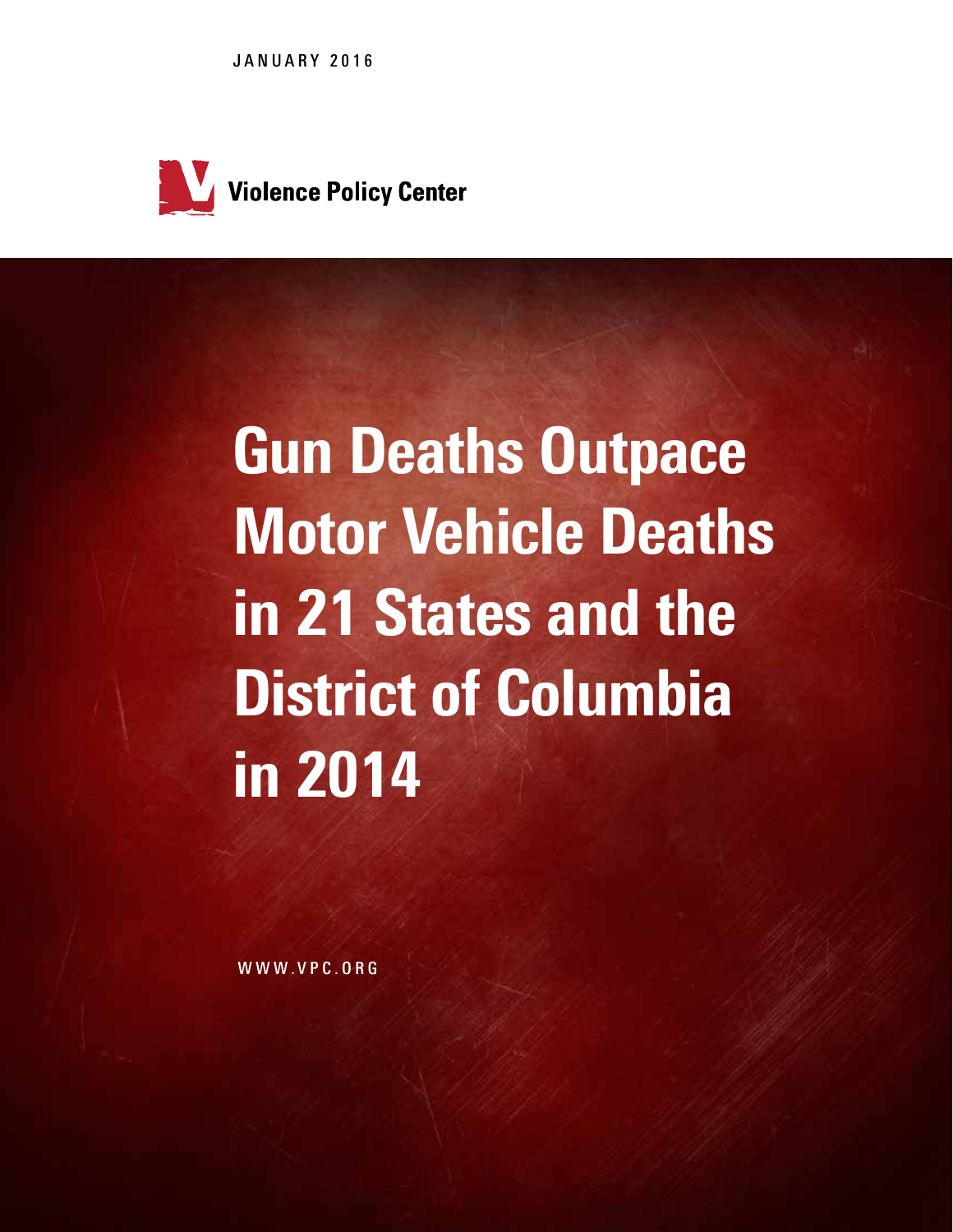## COPYRIGHT AND ACKNOWLEDGMENTS

Copyright © January 2016 Violence Policy Center

The Violence Policy Center (VPC) is a national nonprofit educational organization that conducts research and public education on violence in America and provides information and analysis to policymakers, journalists, advocates, and the general public.

This study was funded with the support of The Herb Block Foundation, the Lisa & Douglas Goldman Fund, and The Joyce Foundation. This analysis is published in PDF format and is designed to be printed out in color as a single-sided document.

This study was authored by VPC Legislative Director Kristen Rand.

For a complete list of VPC publications with document links, please visit www.vpc.org/publications/.

**To learn more about the Violence Policy Center, or to make a tax-deductible contribution to help support our work, please visit www.vpc.org.**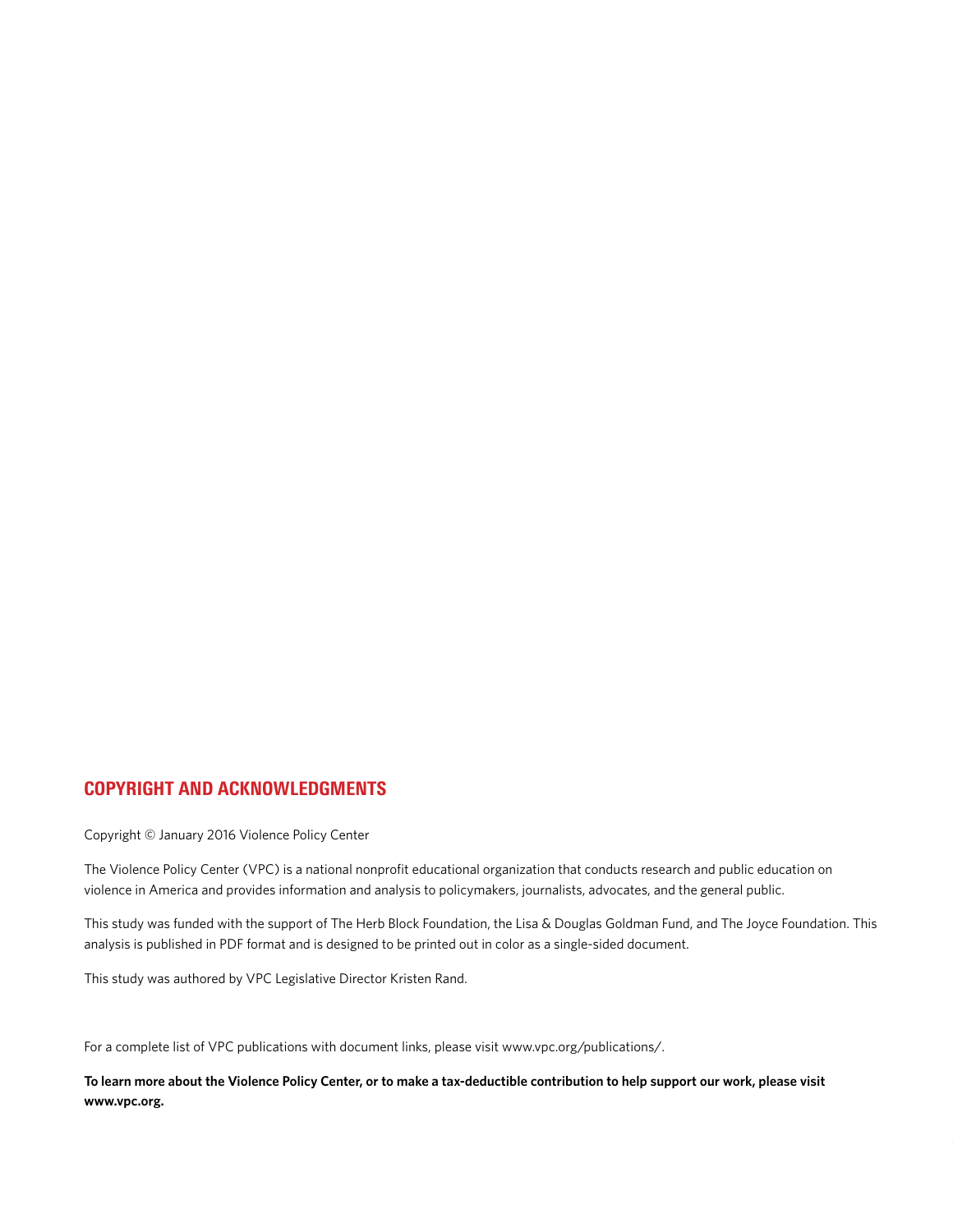# GUN DEATHS OUTPACE MOTOR VEHICLE DEATHS IN 21 STATES AND THE DISTRICT OF COLUMBIA IN 2014

While motor vehicle-related deaths are on the decline as the result of a successful decades-long public health-based injury prevention strategy, firearm deaths continue unabated—the direct result of the failure of policymakers to acknowledge and act on this ubiquitous and too often ignored public health problem.

Firearm-related fatalities exceeded motor vehicle fatalities in 21 states and the District of Columbia in 2014, the most recent year for which state-level data is available for both products from the federal Centers for Disease Control and Prevention. That year, gun deaths (including gun suicide, homicide, and fatal unintentional shootings) outpaced motor vehicle deaths in Alaska, Arizona, Colorado, District of Columbia, Georgia, Idaho, Illinois, Indiana, Louisiana, Maryland, Michigan, Missouri, Nevada, New Hampshire, Ohio, Oregon, Pennsylvania, Tennessee, Utah, Vermont, Virginia, and Washington (see table on next page for additional information). The number of states where gun deaths exceed motor vehicle deaths has increased from just 10 in 2009—the first year of data analyzed by the Violence Policy Center.

# A TALE OF TWO PRODUCTS

## MOTOR VEHICLES: EFFECTIVE REGULATION HAS REDUCED TRAFFIC FATALITIES

In 2014, the number of fatalities in motor vehicle crashes totaled 35,647.<sup>1</sup>

Experts agree that the formation of the federal National Highway Traffic Safety Administration (NHTSA) in 1966, coupled with a sustained decades-long effort to develop and implement a series of injury-prevention initiatives, have saved countless lives. Numerous changes in both vehicle and highway design followed the creation of NHTSA. For example, vehicles incorporated new safety features, including: head rests; energy absorbing steering wheels; shatter-resistant windshields; and, safety belts. In addition, the roads that the vehicles traveled were improved through: better delineation of curves; use of breakaway signs and utility poles; improved illumination; addition of barriers separating oncoming traffic lanes; and, guardrails.<sup>2</sup> Experts also cite the increase in the use of seat belts beginning in the mid-1980s as states enacted belt-use laws, as well as a reduction in alcohol-impaired driving as Mothers Against Drunk Driving (MADD) and other organizations changed the public's perception of the problem and laws were enacted to increase the likelihood that intoxicated drivers would be punished. Graduated licensing laws are credited with helping to reduce the number of teen drivers crashing on our nation's roadways.<sup>3</sup> Between 1966 and 2000, the combined efforts of government and advocacy organizations reduced the rate of death per 100,000 population by 43 percent, which represents a 72 percent decrease in deaths per vehicle miles traveled.<sup>4</sup> To build on this success, safety advocates continue to push for new improvements, such as backup cameras, to further reduce the death toll.

<sup>1</sup> Source: WISQARS database, National Center for Injury Prevention and Control, Centers for Disease Control and Prevention.

<sup>2</sup> "Motor-Vehicle Safety: A 20th Century Public Health Achievement," *JAMA*, June 9, 1999—Vol. 281, No. 22 (MMWR, 1999; 48:369-374).

<sup>3</sup> "50 years of progress: Where do we go from here?," presentation by Adrian K. Lund, PhD, President, Insurance Institute for Highway Safety at Edmunds' Safety Conference: Truly Safe?, May 24, 2011.

<sup>4</sup> David A. Sleet, et al, "Traffic safety in the context of public health and medicine," AAA Foundation for Traffic Safety (2007).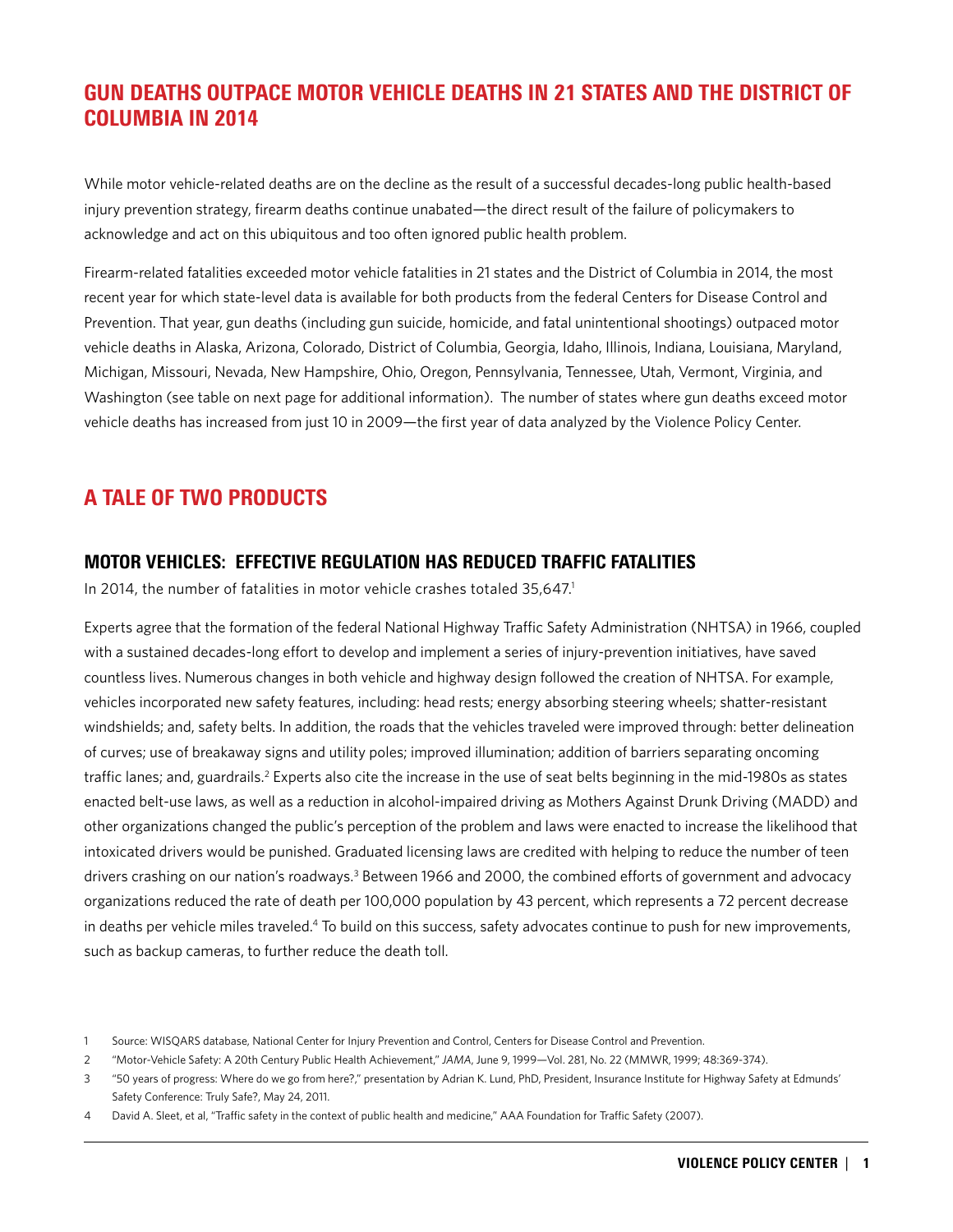| <b>Jurisdiction</b>  | <b>Gun Deaths</b> | <b>Motor Vehicle Deaths</b> | <b>Gun Death Rate</b><br>per 100,000 | <b>Motor Vehicle Death Rate</b><br>per 100,000 |
|----------------------|-------------------|-----------------------------|--------------------------------------|------------------------------------------------|
| Alaska               | 145               | 87                          | 19.68                                | 11.81                                          |
| Arizona              | 927               | 857                         | 13.77                                | 12.73                                          |
| Colorado             | 663               | 545                         | 12.38                                | 10.18                                          |
| District of Columbia | 86                | 37                          | 13.05                                | 5.62                                           |
| Georgia              | 1,391             | 1,289                       | 13.78                                | 12.77                                          |
| Idaho                | 213               | 212                         | 13.03                                | 12.97                                          |
| Illinois             | 1,179             | 1,075                       | 9.15                                 | 8.35                                           |
| Indiana              | 818               | 774                         | 12.40                                | 11.73                                          |
| Louisiana            | 896               | 807                         | 19.27                                | 17.36                                          |
| Maryland             | 546               | 480                         | 9.14                                 | 8.03                                           |
| Michigan             | 1,095             | 1,014                       | 11.05                                | 10.23                                          |
| Missouri             | 943               | 801                         | 15.55                                | 13.21                                          |
| Nevada               | 429               | 319                         | 15.11                                | 11.24                                          |
| New Hampshire        | 122               | 107                         | 9.19                                 | 8.06                                           |
| Ohio                 | 1,211             | 1,137                       | 10.44                                | 9.81                                           |
| Oregon               | 497               | 380                         | 12.52                                | 9.57                                           |
| Pennsylvania         | 1,390             | 1,287                       | 10.87                                | 10.06                                          |
| Tennessee            | 1,020             | 1,000                       | 15.57                                | 15.27                                          |
| Utah                 | 337               | 261                         | 11.45                                | 8.87                                           |
| Vermont              | 69                | 49                          | 11.01                                | 7.82                                           |
| Virginia             | 889               | 789                         | 10.68                                | 9.48                                           |
| Washington           | 702               | 583                         | 9.94                                 | 8.26                                           |

## Gun Deaths Exceed Motor Vehicle Deaths in 21 States and the District of Columbia in 2014<sup>5</sup>

5 In 2014 there were 33,599 gun deaths nationwide for a rate of 10.54 per 100,000 and 35,647 motor vehicle deaths (both occupant and pedestrian) nationwide for a rate of 11.18 per 100,000. Source: WISQARS database, National Center for Injury Prevention and Control, Centers for Disease Control and Prevention.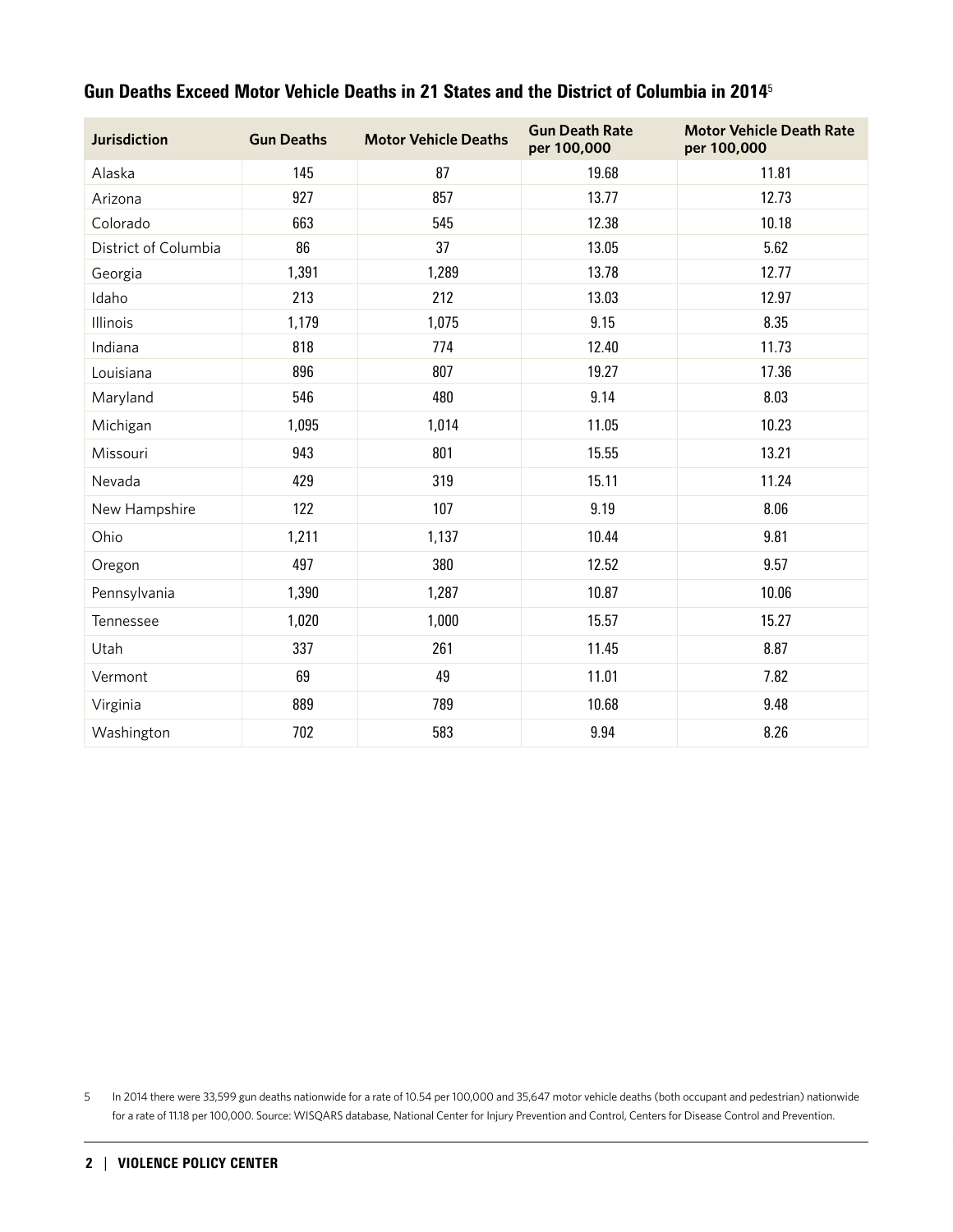### FIREARM AND MOTOR VEHICLE DEATHS 1999 TO 2014



### FIREARMS: THE LAST UNREGULATED CONSUMER PRODUCT MANUFACTURED IN AMERICA

The health and safety regulation of motor vehicles stands as a public health success story, yet firearms remain the last consumer product manufactured in the United States not subject to federal health and safety regulation.

While the federal Bureau of Alcohol, Tobacco, Firearms and Explosives (ATF) is charged with enforcing our nation's limited gun laws, it has none of the health and safety regulatory powers afforded other federal agencies such as NHTSA.<sup>6</sup>

As Dr. David Hemenway, director of the Harvard Injury Control Research Center, notes in his 2004 book *Private Guns, Public Health*: "[T]he time Americans spend using their cars is orders of magnitudes greater than the time spent using their guns. It is probable that per hour of exposure, guns are far more dangerous. Moreover, we have lots of safety regulations concerning the manufacture of motor vehicles; there are virtually no safety regulations for domestic firearms manufacture."7

Nine out of 10 American households have access to a motor vehicle<sup>8</sup> while a little less than a third of American households contain a gun.<sup>9</sup> And yet, if charted out year by year as seen in the preceding graph, deaths nationwide from these two consumer products are on a trajectory to intersect.

6 As noted previously, every other consumer product sold and manufactured in the United States is regulated by a federal agency for health and safety—guns are the unique exception. Examples of federal agencies and the products for which they are responsible include: Consumer Product Safety Commission (CPSC), household products (except for guns and ammunition); Environmental Protection Agency (EPA), pesticides and toxic chemicals; Food and Drug Administration (FDA), drugs (including tobacco) and medical devices; and, National Highway Traffic Safety Administration (NHTSA), motor vehicles.

- 7 David Hemenway, *Private Guns, Public Health*, University of Michigan Press, 2004, p. 182.
- 8 *Transportation Statistics Annual Report 2013*, U.S. Department of Transportation, Bureau of Transportation Statistics, 2014.

9 According to the General Social Survey (GSS) conducted by the National Opinion Research Center (NORC) at the University of Chicago, in 2014 only 32.4 percent of U.S. households had a gun in the home. For more information, see *A Shrinking Minority: The Continuing Decline of Gun Ownership in America*, Violence Policy Center, May 2015 (http://www.vpc.org/studies/ownership.pdf).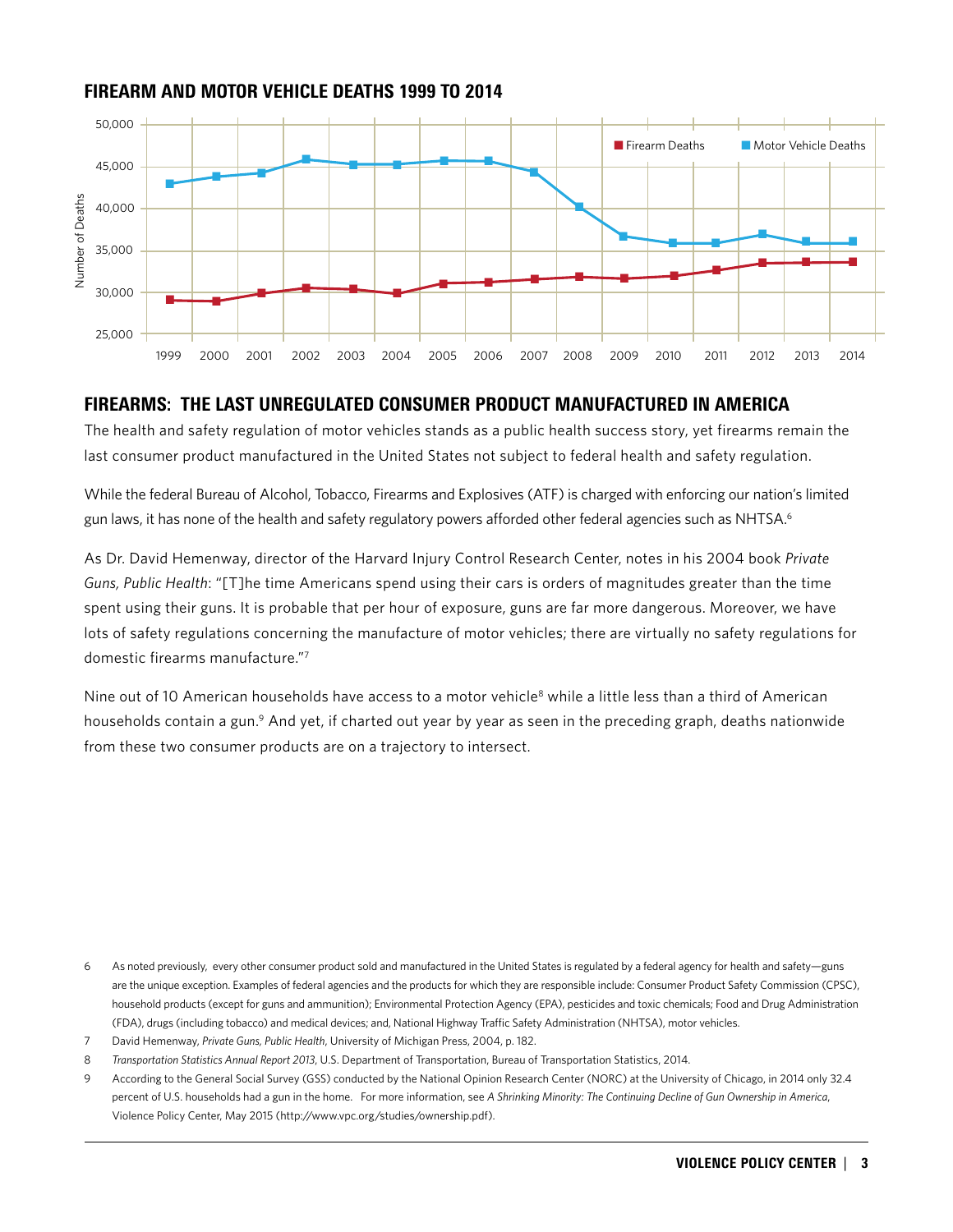# **CONCLUSION**

Twenty-one states and the District of Columbia already experience gun death rates that exceed their motor vehiclerelated death rates. If current trends continue, the number of states where gun deaths outpace motor vehicles deaths will only continue to increase.

The historic drop in motor vehicle deaths illustrates how health and safety regulation can reduce deaths and injuries that were at one time thought to be unavoidable.

Such an approach to injury prevention has been applied to every product Americans come into contact with every day except for one: guns. And as is the case with motor vehicles, health and safety regulation could reduce deaths and injuries associated with firearms.

Comprehensive regulation of the firearms industry and its products could include:

- n minimum safety standards (i.e., specific design standards and the requirement of safety devices such as minimum trigger pull, magazine disconnects, and load indicators);
- bans on certain types of firearms such as "junk guns" and military-style assault weapons;
- $\blacksquare$  limits on firepower such as maximum ammunition magazine capacity and caliber;
- $\blacksquare$  restrictions on gun possession by those convicted of a violent misdemeanor;
- n expanded prohibitions on possession by persons with a history of domestic violence and better enforcement of existing prohibitions;
- heightened restrictions on the carrying of guns in public;
- n more detailed and timely data collection on gun production, sales, use in crime, as well as involvement in injury and death; and,
- public education about the extreme risks associated with exposure to firearms.

America is reaping the benefits of decades of successful injury prevention strategies on its roadways, but continues to pay an unacceptable, yet equally preventable, cost in lives lost every year to gun violence.